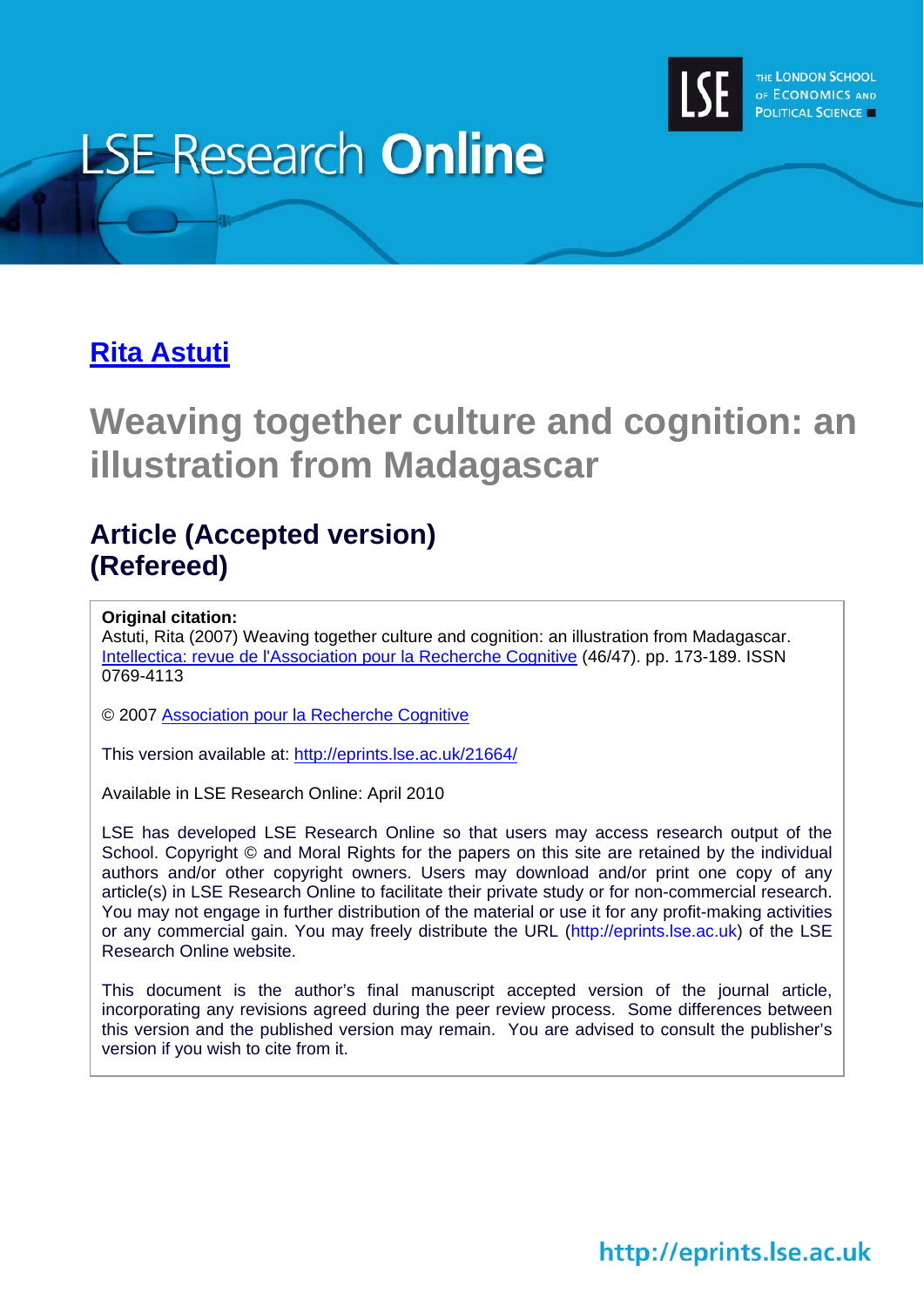### **Weaving Together Culture and Cognition: An Illustration from Madagascar1**

#### Rita Astuti

 $\overline{a}$ 

**ABSTRACT:** This paper presents the results of an interdisciplinary collaboration between an anthropologist and two cognitive developmental psychologists. It pits the anthropological study of cultural representations against the psychological study of innate representational constraints. More specifically, it pits the ethnographic account of how Vezo adults in Madagascar describe the processes by which babies come to resemble people other than their birth parents against the claim that the development of concepts of birth parentage and biological inheritance is guided by innate constraints. Once woven together, the two accounts raise issues of theoretical import for both the anthropological study of culture and the psychological study of cognition and cognitive development.

In the last decade the problematic relationship between the study of mind and the study of culture has attracted increased attention. Whereas Hutchins (1995) has shown how culture was relegated to a peripheral role in the study of cognition – as Cole (1996, p. 327) puts it, "Why has it proven so difficult for psychologists to keep culture in mind?" – Shore (1996) has demonstrated how anthropology achieved its independence from psychology by establishing culture as the content of mind rather than one of its defining attributes. Acknowledging the contemporary relevance of this history, Strauss and Quinn (1997) have felt the need to pre-empt various forms of "anthropological resistance" to the proposition that the study of cultural meanings must include the study of how the human mind works. Still, despite the fact that the histories of both disciplines have converged in separating mind from culture, there has been a growing recognition on both sides that the human mind cannot be studied independently of the cultural context in which it develops, and that cultural knowledge cannot be studied without reference to the cognitive organisation and development of individual minds (e.g., Bloch, 1998; Boyer, 1994; Cole, 1996; Hirschfeld, 1988; Hutchins, 1995; Shweder and al., 1998; Shore, 1996; Sperber, 1996; Strauss & Quinn,1997; *The Journal of Cognition and Culture,* 2001; Toren, 1999; Whitehouse, 1996).

© 2006 Association pour la Recherche Cognitive.

<sup>&</sup>lt;sup>1</sup> This article is based on research undertaken in Madagascar in 1998 funded by the Economic and Social Research Council (Grant R000237191) and the Nuffield Foundation (Social Science Research Foundation Fellowship, 1997-98). Data analysis was undertaken during a sabbatical year at the Laboratory of Developmental Studies, Harvard University, funded by the Economic and Social Research Council (Research Fellowship R000271254, 2002-2005) and the Leverhulme Foundation (Study Abroad Fellowship, 2002-03). I wish to thank all these institutions for their generous support. The data presented in this chapter are part of a larger collaborative project between anthropologists and cognitive psychologists – Maurice Bloch (London School of Economics), Susan Carey (Harvard), Gregg Solomon (National Science Foundation) and myself.

Department of Anthropology, London School of Economics and Political Science, Houghton Street, London WC2A 2AE, UK. r.astuti@lse.ac.uk, phone: 00 44 20 79557206, fax: 00 44 20 79557603.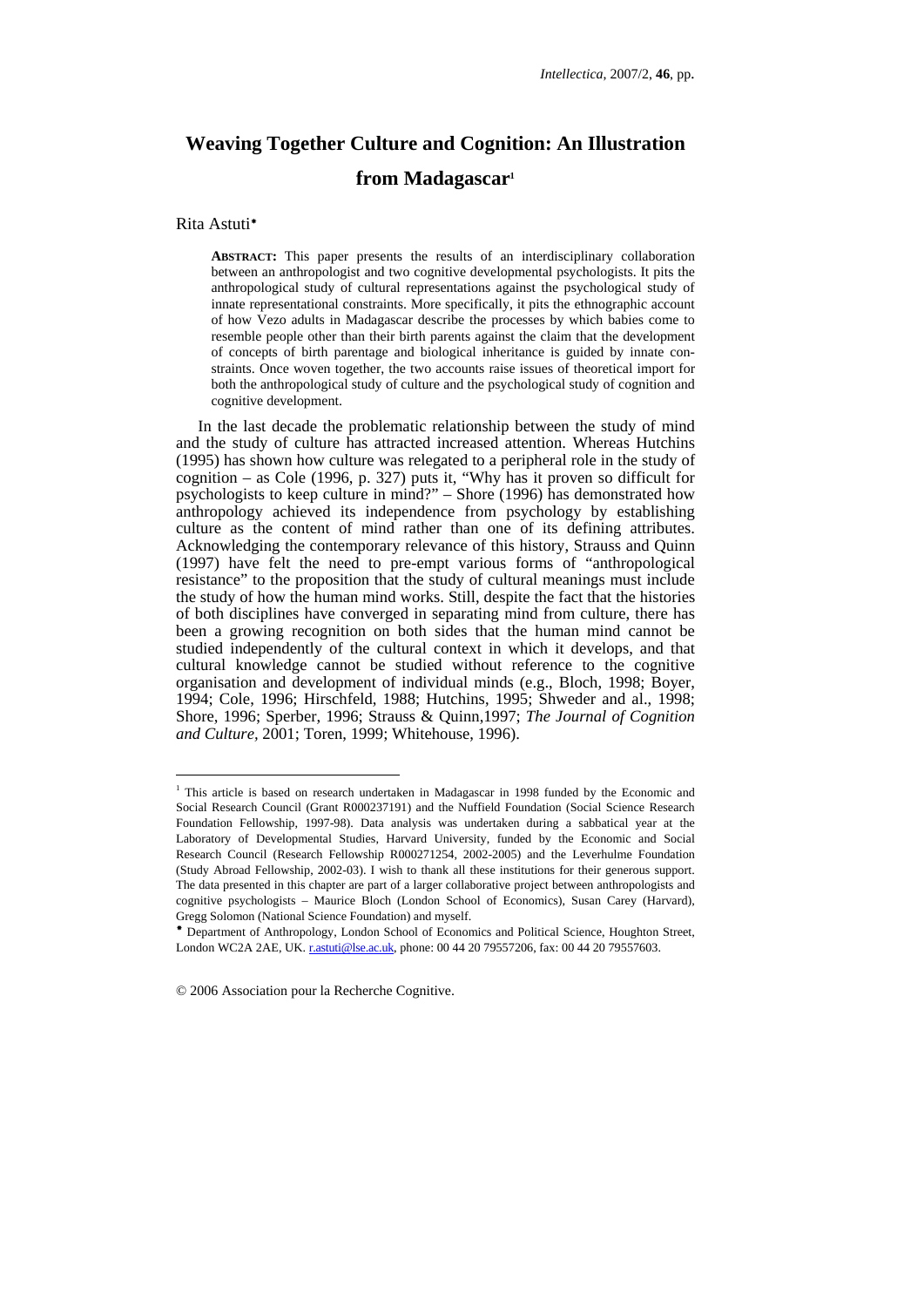Of course, it is one thing for anthropologists and psychologists to recognize the need to combine the study of culture and cognition, and it is another thing to implement a programme of interdisciplinary research that overcomes the very real methodological and theoretical barriers that stand in its way. This paper is about the results of one such implementation, when an anthropologist trained in traditional ethnographic methods and inclined to find radically different conceptual understandings across cultural contexts teamed up with two cognitive developmental psychologists trained in experimental methods and inclined to uncover cross-cultural universality in children's and adults' representations of the world. The paper starts with their two distinctive threads and develops by weaving them together. Hopefully, it will become apparent that the methodological and theoretical efforts involved in this collaboration have been worthwhile.<sup>2</sup>

#### **THE ANTHROPOLOGIST'S ACCOUNT**

Imagine being an anthropologist doing fieldwork in Betania, a village of Vezo fishing people on the western coast of Madagascar. You have learnt the language and over time local people have grown to trust you. They let you participate in their daily activities and they have stopped marvelling at your ability to utter the simplest of greetings, to walk any distance without gasping, or to eat the local food without choking. You have gradually become part of their everyday landscape. Little by little, you have been plugged into the village social network: you attend funerals and other mortuary rituals, you are invited to "marriages" and you visit women who have just given birth. Let me take you through one such visit.

You slowly approach the house and call out your greeting. From inside the house, the women who attend to mother and baby respond by inviting you in. You enter and you are struck by the darkness and the stuffiness of the atmosphere. The mother is lying on the bed and next to her is the baby. You can just about make out their shapes, as they are individually wrapped up in layers of blankets, with the two bundles being in turn wrapped together in what looks like a gigantic cocoon. The blankets are not just meant to keep mother and baby hot. Even more importantly, they are meant to insulate them from the dangerous "winds" that could enter their wounded bodies, through the vagina in the case of the mother and through the navel in the case of the baby.

You'll be allowed to take a peep at the baby and you might be invited to hold it, securely wrapped up in its bundle. As you stare in awe at the perfectly formed face, at the beautifully smooth skin, at the quivering lips, you will be surprised to hear that the people around you, whether visitors or hosts, are busy telling each other how very ugly the new born baby is. They say it very emphatically (*r-a-a-a-ty zaza ty*), so emphatically that you can sense that they do not really mean it. Indeed, if you later challenge people and ask them why they said that the newborn baby was ugly, they will explain that one does not want to bring bad luck on the baby by saying that it looks beautiful, healthy, and chubby. Compliments call for trouble, as if one were drawing the attention of powerful forces, such as disaffected ancestors, which may intervene to transform good looking, healthy, and chubby babies into ugly, sickly and bony ones.

1

<sup>&</sup>lt;sup>2</sup> For a full account of the results of this collaboration, see Astuti, Solomon & Carey, 2004. For another example of fruitful interdisciplinary collaborations, see Medin, Ross & Cox, 2006.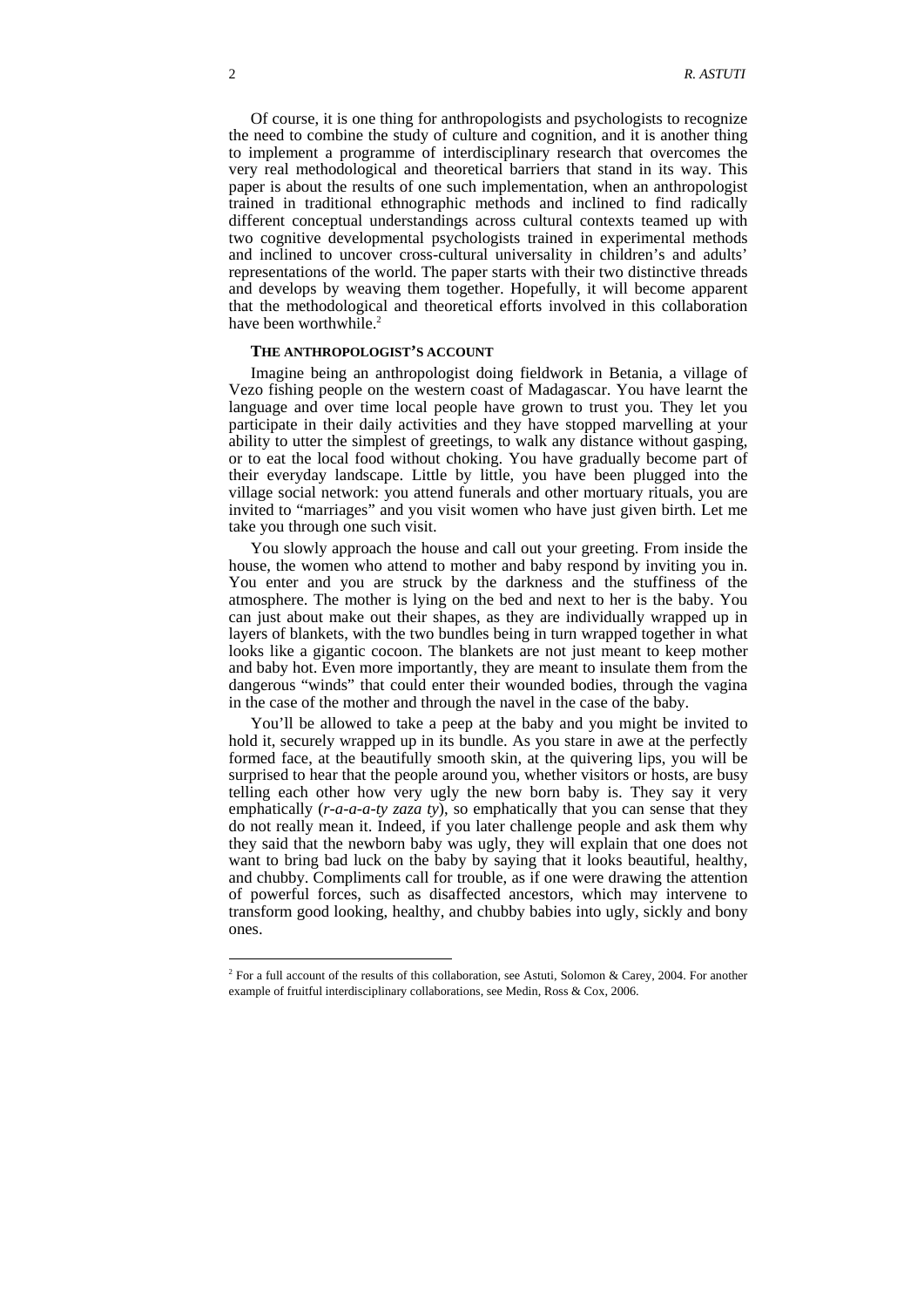This explanation fits in with people's acute awareness of the fact that babies are extremely vulnerable and in need of constant protection: keeping them wrapped up in layers of blankets and saying that they are ugly appear to be elements of the same safeguarding strategy. And yet, as you try to remember to say that a stunningly beautiful baby is very ugly, you are bound to notice what people do *not* say about the baby, namely that she has taken after her mother in this feature and after her father in that feature. Let me pursue this absence further.

If you were to investigate how babies are thought to come into being, you will discover that Vezo stipulate a strong bodily connection between the child and both parents who have generated it (see Astuti, 1993 for details). Nonetheless, when asked to explain how babies turn out to look the way they do (e.g. big eyes, light skin, bent nose, etc.), Vezo adults, as other people in Madagascar and indeed as people in other parts of the world, invoke mechanisms other than procreation, and the contribution of people other than the baby's birth parents (see e.g., Bloch, 1993 and Thomas, 1999 for other Malagasy examples; Carsten, 1991, p. 431, for a Malay example; Stafford, personal communication for a Chinese example).

 For example, if a pregnant woman takes a strong dislike for someone, whether related to her or not, her baby will come to resemble the disliked person. By contrast, spending a lot of time with, or even just thinking a lot about someone during pregnancy, will cause the child to look like the frequented person. If a pregnant woman has a lover, the lover will "steal" some of the baby's facial traits, which means that the baby's face will bear some signs of its mother's relationship. More seriously: why was that child born with a clubfoot? Because when his mother was a child she used to tease one of her contemporaries who had a clubfoot, the result of a badly administered quinine injection. When she gave birth, she was shocked to see that her baby had an identical defect to the one she used to make fun of. Even after birth, a baby's physiognomy can be altered by the visitation of a variety of wandering spirits; if the baby is left alone and is approached by a spirit, the encounter will result in the reshaping of the baby's face. Such spirits have an easy job because babies are wobbly, bendable and boneless.

These observations suggest that the reason Vezo do not remark on the resemblance between babies and their birth parents is that the perceived mechanisms by which people come to acquire their physical characteristics locate the resemblance elsewhere – between those who are related through social intercourse, rather than between those who share a bodily connection through conception and birth. In turn, this conclusion suggests that, more generally, Vezo do not make the ontological distinction between the baby as a biological organism and its social personhood. It is indeed difficult to see where one would begin and the other one end, given that social causes – such as teasing or spending time together – are said to shape the baby's organic make up. By implication, the distinction between birth (as a biological process) and nurture (as a social process) is also blurred, in so far as biological parenthood is socialized (as evidenced by the many people the baby will resemble) and nurturing relations are somatized (because of the effect that nurture has on the baby's bodily make-up).

This conclusion sits comfortably with mainstream anthropological theorizing, and the extremely influential claim in the anthropological literature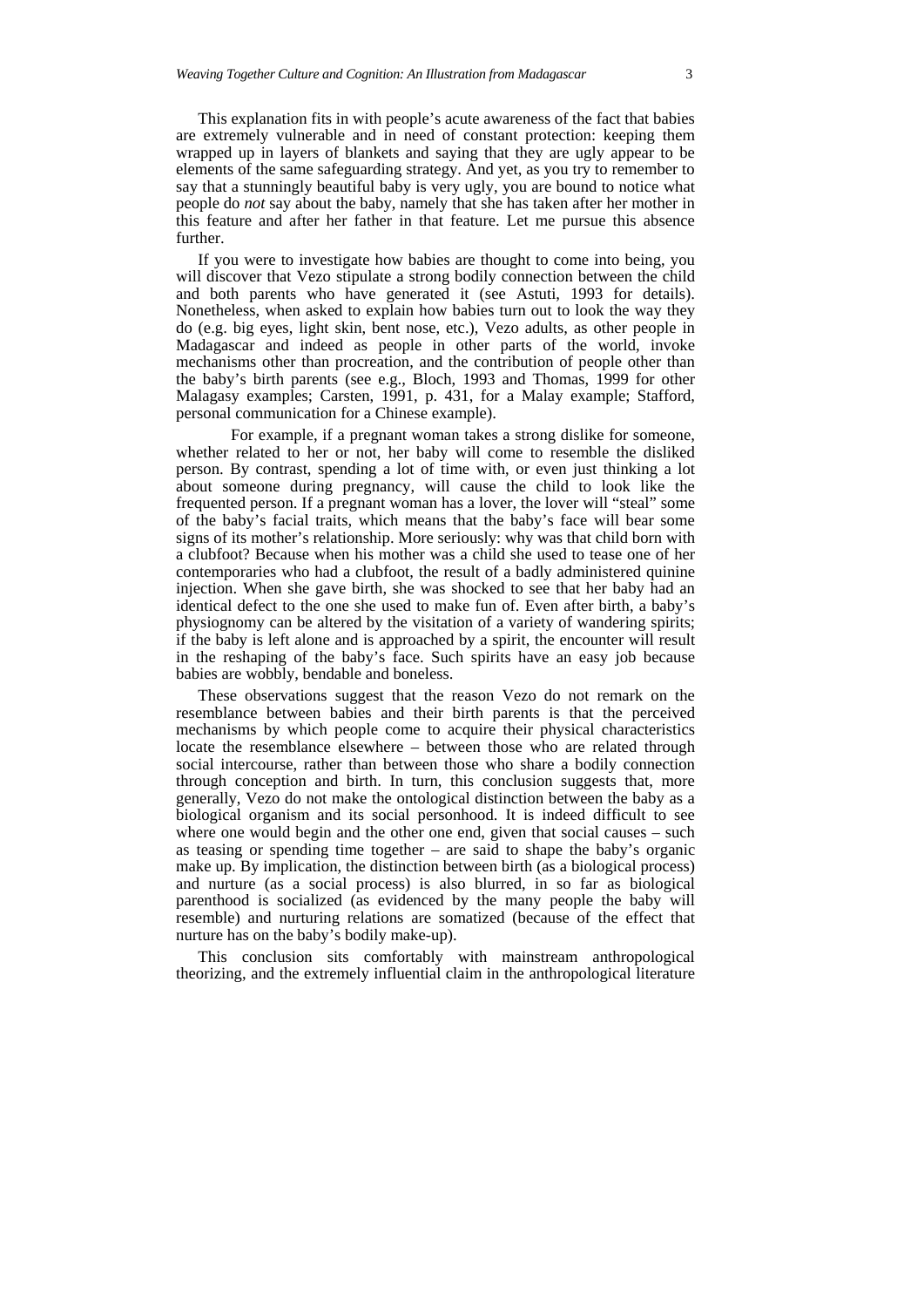on kinship – or rather, on the critique of the study of kinship (Schneider, 1984) – that non-Western peoples such as the Vezo do not recognize the ontological distinction between "facts of biology" and "facts of sociality" (e.g., Ingold, 1991, p. 362 for a particularly clear formulation of this point). This claim has been central to the demise of traditional kinship studies (Schneider, 1984; Carsten, 2000), which were accused of naively assuming that the reported diversity in kinship systems (e.g., matrilineal versus patrilineal descent) was due to the *cultural* variations in the interpretations of the same *natural* facts. Instead, "the notion of a pure, pristine state of biological relationships 'out there in reality' which is the same for all mankind is sheer nonsense" (Schneider, 1965, p. 97).

#### **THE PSYCHOLOGIST'S ACCOUNT**

Now imagine being a psychologist. You are open to the possibility that in some domains of knowledge human conceptual development is guided by innate constraints and you want to establish whether folkbiology is one of the domains that are so constrained, as suggested by some (e.g., Atran, 1998; Atran and al., 1997; Lopez and al., 1997; Medin & Atran, 2004). Accordingly, you are interested in cross-cultural studies of conceptual development and its adult endpoint, because such studies can ensure that what are described as universal habits of mind actually apply beyond the minds of urban, middleclass Euro-Americans that are the subjects of most cognitive studies (e.g. Coley, 2000; Diesendruk, 2001; Walker, 1999). From this perspective, the conclusion reached by the anthropological investigation among the Vezo is very significant: if it is true that Vezo adults do not recognize the ontological distinction between facts of biology and facts of sociality, then the proposal that there is "a folk biological system (FBS) of the human mind that discriminates and categorizes parts of the flux of human experience as 'biological' and develops complex abilities to infer and interpret this structured, core cognitive domain" (Medin & Atran, 2004: 961) must be called into question. Similarly, the ethnographic description of how Vezo adults account for their babies' physiognomy challenges the claim that concepts such as birth parentage and biological inheritance are innately constrained, for if so we would expect them to be cross-culturally universal.

Nonetheless, as a psychologist, you are likely to be suspicious of the kind of evidence that is adduced to make the radical anthropological claim of ontological incommensurability. Not only is the evidence anecdotal. It is also of a very specific kind, consisting as it does of culturally codified statements about the ugliness of newborn babies or the likely consequences of teasing some one with a crooked foot. Aware of the potential discrepancy between the intuitions that guide people's automatic inferences and the knowledge that people elaborate through cultural learning and self-reflection (e.g., Barrett 1998), what you require as evidence that Vezo adults do not differentiate between facts of biology and facts of sociality is the absence of this distinction in their inferential reasoning.

You team up with an anthropologist who has extended fieldwork experience in a Vezo community in order to avoid the flaws of "parachuting psychology" – the practice of "parachuting" experimental psychologists in the midst of exotic populations they know far too little about. She will recruit trusting and cooperative villagers and will ask them to take part in a simple experimental procedure, the so-called adoption task, that will target people's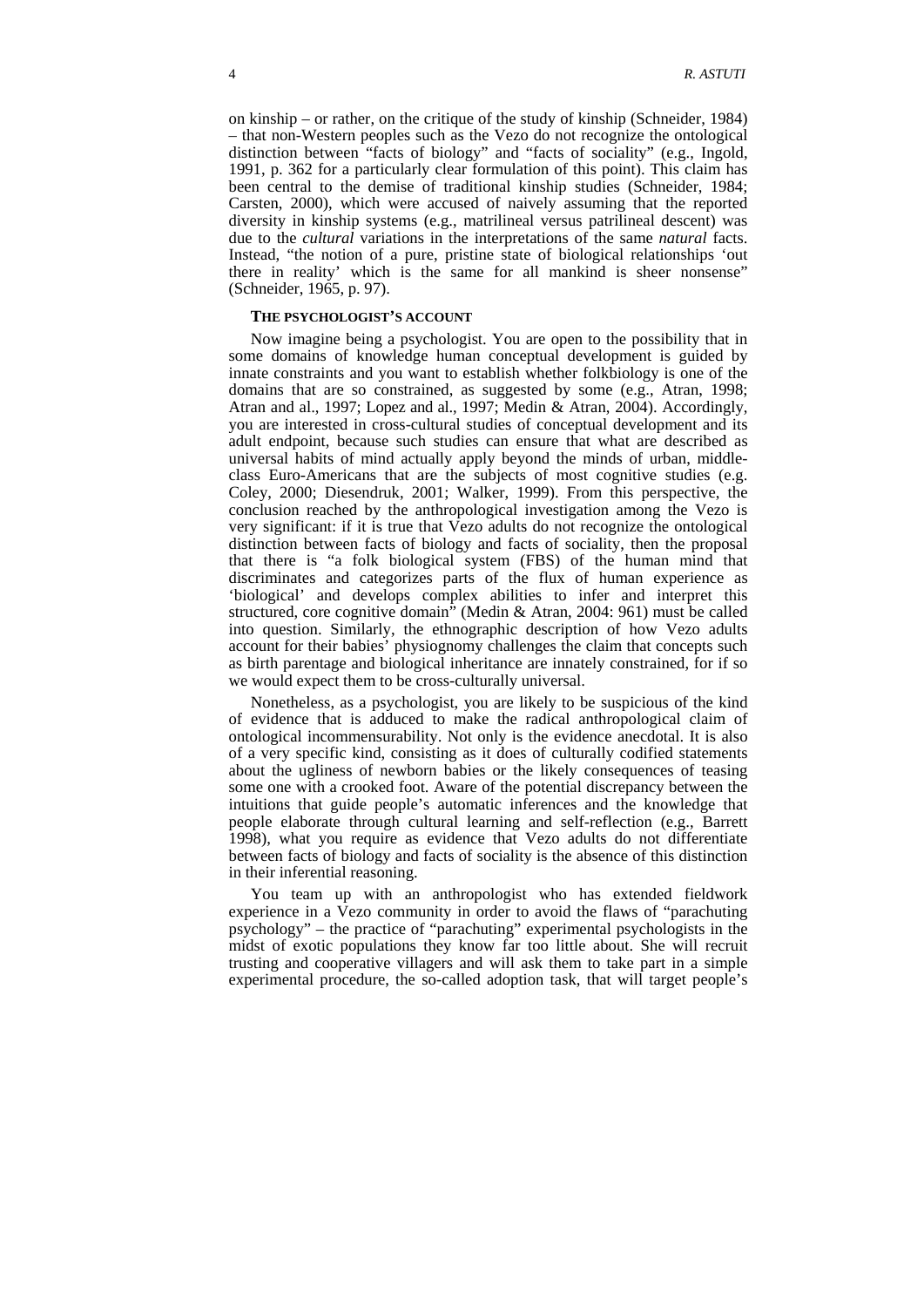understanding of the process of biological inheritance. This procedure was originally designed to explore North American children's understanding of family resemblance and of the differential role that procreation and nurture play in the transmission of properties from parents to offspring (Solomon and al., 1996). Like most tasks used by developmental psychologists, the adoption task was designed with the following consideration in mind: young children's knowledge is systematically underestimated if it is assessed by verbal production tasks, since children are typically unable to self-reflectively describe what they know. Therefore, to establish that young children (or prelinguistic infants) master certain numerical, physical, psychological or biological concepts, developmental psychologists design experimental techniques that require young participants to choose between different outcomes (by looking, pointing, reaching, answering simple forced-choice questions), but do not expect them to be able to explain why they do so. The experimenter infers from their responses the knowledge that the children must have (or lack) to come to that particular conclusion.

In the case of the adoption task, children are told a simple story about a baby born to one set of parents and raised by another. One of the birth parents is then attributed a certain property, while one of the adoptive parents is attributed another contrastive property. Children have to answer the following question: once the baby is fully grown up, will s/he resemble the birth or the adoptive parent on that property? In other words, they have to make a simple similarity judgement. Crucially, the task presents them with two distinct kinds of properties: bodily properties on the one hand (e.g., having blond as opposed to dark hair), and mental properties, such as beliefs, on the other (e.g., believing that skunks can see in the dark as opposed to believing that skunks cannot see in the dark). If children judge that the adopted child will resemble the birth parent on bodily properties (because such properties are inherited through biological descent) and the adoptive parent on mental properties (because such properties are acquired through learning and habituation) one can infer that they, like North-American adults, have come to differentiate between two distinct causal mechanisms for the transmission of two ontologically distinct properties of the person, and can thus be credited with a causal understanding of biological inheritance as distinct from social learning.

The characteristics that make the adoption task an appropriate tool for working with children make it equally useful for working with Vezo adults who are quite adept at systematizing and verbalizing their views about the world. Specifically, the advantage of using the adoption task to explore how Vezo adults construe the process of biological inheritance is that it does not directly tap into their stock cultural knowledge. Notably, the adoption task sets out a hypothetical scenario – a riddle – which can be kept as culture-neutral as possible. For example, the story can be told in such a way that it does not evoke the social and moral setting in which Vezo adoption normally takes place (i.e., among close relatives), and the traits for the resemblance questions can be chosen so as to be value free (e.g., bodily characteristics that people consider neither desirable nor unattractive; beliefs which carry no obvious truth value). By virtue of their sheer oddity (see below), the resemblance questions do not prime participants' beliefs about the plasticity of babies' physiognomy or their narratives about the role of social relations in shaping the organic make-up of the person. Instead, they force participants to figure out the answer to entirely novel questions.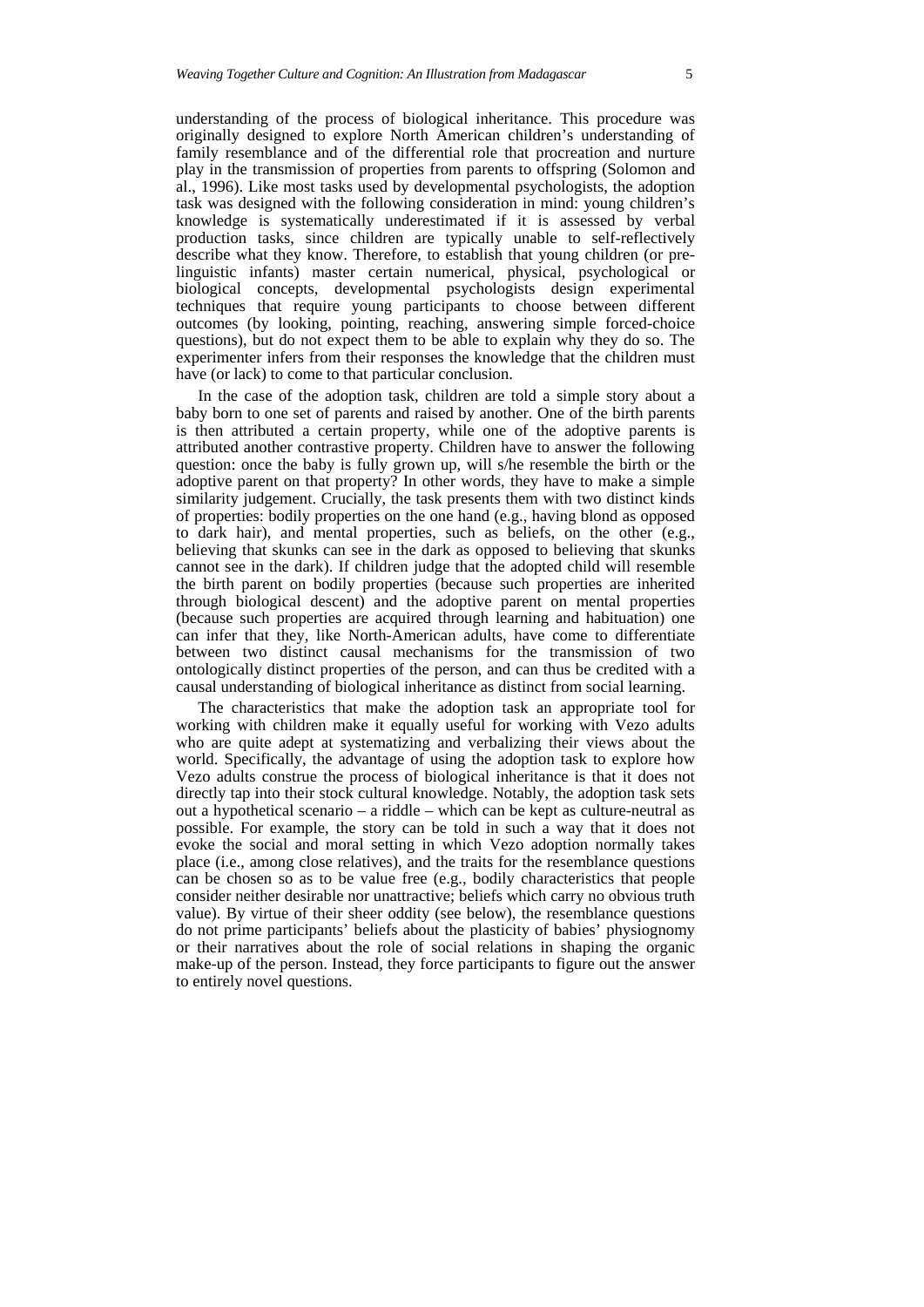What happens, then, when Vezo adults participate in the adoption task and are asked to judge whether the adopted boy would resemble his birth or adoptive father on bodily properties, beliefs and skills?<sup>3</sup> The first thing to be said is that they were initially rather doubtful about the seriousness of the exercise. Betania villagers are pretty used to having their resident anthropologist relentlessly asking all sorts of questions, but they were not prepared for questions of this kind:

The father<sup>4</sup> who generated the child (*baba niteraky azy*) believed that chameleons have 30 teeth, whereas the father who raised the child (*baba niteza azy*) believed that chameleons have 20 teeth. In your opinion, when the child is fully grown up, will he believe that chameleons have 30 teeth like the father who generated him or will he believe that chameleons have 20 teeth like the father who raised him?

Villagers were visibly puzzled by the procedure. Nonetheless, by the time they got half way through the task – when they had realized that only some of the questions were about the adopted child's mind or character (*sainy*, *toetsiny*) while the others were about his physical appearance  $(vatany)^5$  – they became visibly more engaged. There were at this moment clear signs of recognition (e.g., "Now I can see what this is all about!") as participants saw the point of what had seemed until then a pointless conversation. What they saw, half way through the task, was that the questions were not aimed at finding out the obvious, i.e. whether babies get their looks from the parents who generated them (for those who were first presented with the set of questions about bodily traits), or whether people come to believe what they are taught by their parents (for those who were first presented with the set of questions about beliefs).6 Rather, what the questions were trying to find out was whether there is any *difference* between the way children come to have their parents' looks and the way they come to share their parents' beliefs and skills. Nothing in the task forced participants to get *this* point, but they overwhelmingly did.

Participants' overall performance can be captured by analyzing their individual patterns of judgments. Following Solomon and al. (1996), participants are said to have shown a *Differentiated Pattern*, if they judge that the adopted child would resemble the birth parent on most of the bodily traits and the adoptive father on most of the beliefs (their judgments on skills were not considered in determining the Differentiated pattern); they are said to have shown a *Birth Parent Bias*, if they judge that the adopted child would resemble the *birth* parent on all or almost all traits (bodily properties, beliefs and skills);

1

<sup>&</sup>lt;sup>3</sup> The adoption task was first successfully used by Bloch among the Zafimaniry of Madagascar (Bloch, Solomon & Carey, 2001).

<sup>&</sup>lt;sup>4</sup> A control task was designed to establish whether participants might reason differently depending on whether the link of filiation targeted by the questions was paternal or maternal; there was no evidence of a systematic effect and therefore in what follows I ignore this variable. 5

<sup>&</sup>lt;sup>5</sup> The study was balanced across participants according to a Latin-Square design in order to control for the potential confounding factors of whether the bodily traits were presented before or after the beliefs, and which value of a pair of features was attributed to the birth parent**.** Thus, half of the participants were first asked the questions about the resemblance on bodily traits, while the other half were first asked the questions about the resemblance on beliefs (the questions about skills were always presented last).

<sup>&</sup>lt;sup>6</sup> Note, however, that there was no order effect. This means that participants responded to the first set of questions they were presented (either about bodily traits or about beliefs) irrespective of the insight they were going to gain half way through the task.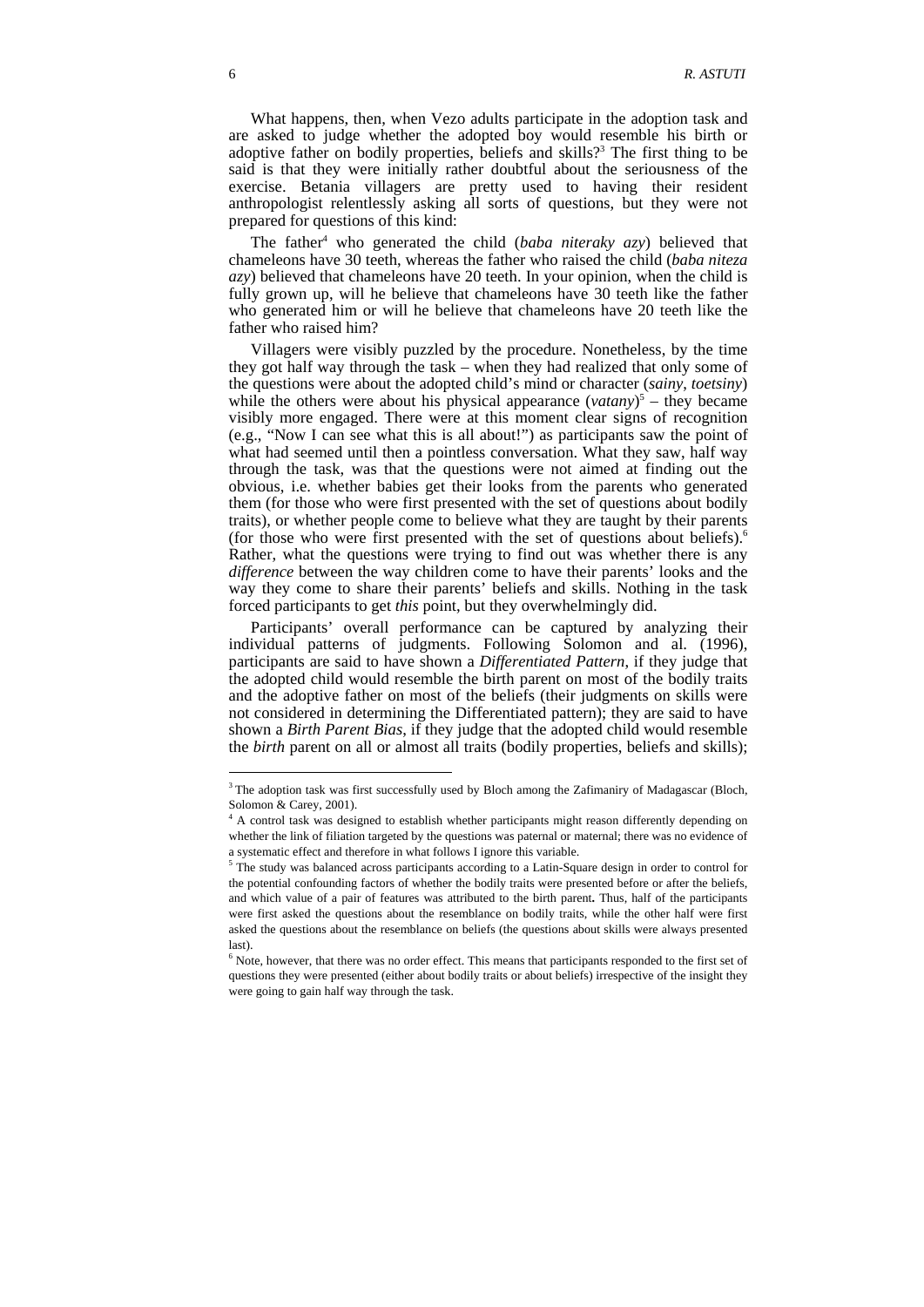they are said to have shown an *Adoptive Parent Bias* if they judge that the adopted child would resemble the *adoptive* parent on all or almost all traits (bodily properties, beliefs and skills). Finally, participants who do not show any of the above patterns are said to have shown a *Mixed Pattern*.

An overwhelming 77 percent of Vezo adult participants showed a Differentiated Pattern.<sup>7</sup> For this pattern of judgments to emerge, participants must have reasoned that bodily properties are inherited through links of filiation (hence the child's resemblance to the birth parent), and that beliefs are transmitted through learning and teaching (hence the child's resemblance to the adoptive parent). This finding suggests that Vezo adults differentiate between two causal mechanisms (one having to do with generating children, the other one having to do with nurturing them) for the transmission of two distinct kinds of properties (bodily traits and beliefs).

This finding proved to be very robust. The adoption scenario was manipulated in a number of ways, for example by making the birth and adoptive parents either Vezo or Masikoro (the Vezo's agricultural neighbours) or Vezo and Karany (town-dwellers of Indo-Pakistani descent). More significantly, in one follow-up study the scenario closely matched the kinship arrangements that are normally mobilized in actual cases of adoption (the birth and adoptive parents were the children of two sisters). But none of these manipulations had any effect. In all cases, the overwhelming majority of participants showed a Differentiated Pattern (see Astuti and al., 2004, and Astuti, Solomon & Carey, in preparation).

These results are evidence that Vezo adults have constructed a concept of biological inheritance as distinct from a concept of social learning and, more generally, that they draw the ontological distinction between "facts of biology" and "facts of sociality". Obviously, this conclusion does not entail that the concepts of "biological inheritance" and "social learning" held by Vezo adults map exactly onto the equivalent set of concepts held by Euro American adults. Given the different intellectual traditions and socio-economic contexts in which these concepts get constructed, this claim would be daft (for example, there is no evidence that Vezo adults are familiar with western accounts of biological inheritance in terms of genetic coding). Nonetheless, the evidence suggests that Vezo and Euro American concepts of biological inheritance and social learning are commensurable to one another, in so far as they play the same inferential role in adult reasoning about family resemblance.

This is confirmed by the spontaneous justifications that participants offered in support of their judgments, which provide a more qualitative picture of their causal reasoning. Below are some extracts from the protocols of a few adults who showed a Differentiated Pattern.<sup>8</sup> Since the task was very repetitive, participants provided justifications only for a selection of their judgements; for each justification, the traits for which it was given are indicated in brackets.

 $\overline{a}$ 

 $<sup>7</sup>$  Of the remaining participants, 6 percent showed a Birth Parent Bias, 3 percent an Adoptive Parent</sup> Bias, and 13 percent a Mixed Pattern. For complete statistical analyses, see Astuti and al., 2004. 8

<sup>&</sup>lt;sup>8</sup> The complete quantitative and qualitative analysis of all the justifications can be found in Astuti and al., 2004. A sample of complete protocols by adult participants who showed Differentiated, Birth Parent Bias, Adoptive Parent Bias, and Mixed Patterns can be found http://www.wjh.harvard.edu/~lds/pdfs/vezo.pdf.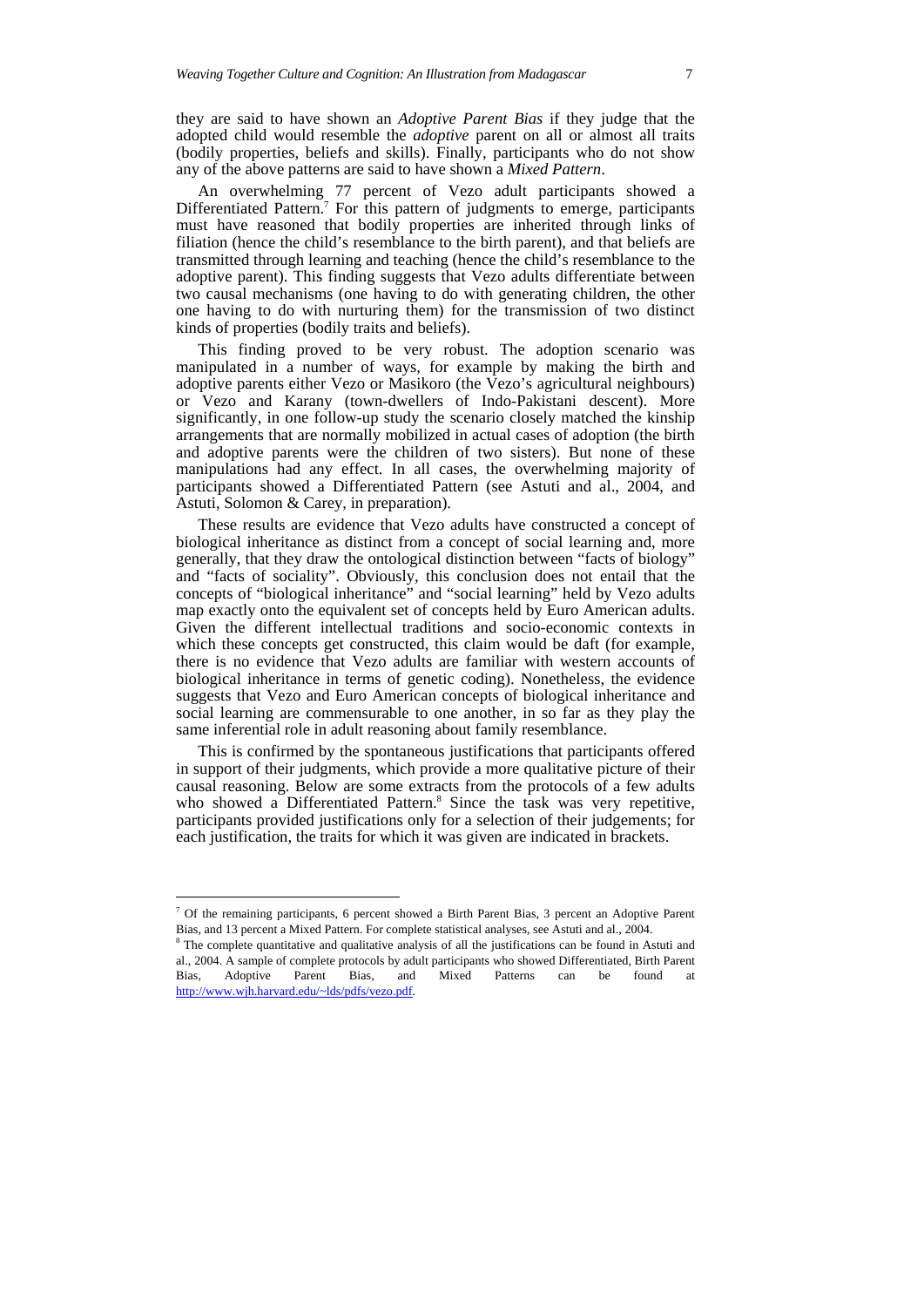#### *23 years old, male informant*

[The father who generated the child believed that papaya is healthier than pineapple; the father who raised the child believed that pineapple is healthier than papaya]: **He'll be like the father who raised him because he grew up here**  [in the adoptive parents' village]**, and his thoughts grew apart from the other father.** 

[The father who generate the child was crossed eyed; the father who raised the child had straight eyes]: **He'll be like his father, because he is the one who generated him and for this reason the boy's face will be like his.**

#### *49 years old, male informant*

[The father who generated the child had roundish ears; the father who raised the child had pointed ears]: **Like the father who generated him. When it comes to believing things, the child will follow the father who raised him, but when it comes to the ways of his body** (*fombam-batany*) **this will depend on the father who generated him. These things are determined by one's blood** (*mandeha aminy ra*).

*60 years old, male informant* 

[The father who generated the child believed that cows have stronger teeth than horses; the father who raised the boy believed that horses have stronger teeth than cows]: **Like the father who raised him because the thoughts of those who raise him have power/influence over him. They are the "owners" of the child** (*tompony*) **since the child would not be alive if it were not for them. And yet the parents who generated him also have power/influence since if it weren't for them he would not have come out onto this earth.** 

[The father who generated him had pointed ears; the father who raised him had roundish ears]: **Like the father who generated him, because that's where the child gets his template** (*modely*) **from.** 

#### *49 years old, female informant*

[The father who generated him had a flat appendix; the father who raised him had a roundish appendix]: **He will look only like the father who generated him. In his body**  (*am-batany*) **he will be like the one who generated him**.

[The father who generated him believed that chameleons have 30 teeth; the father who raised him believed that chameleons have 20 teeth]: **Like the father who raised him because this is about his character** (*toetsiny*) **and not about his body** (*vatany*), **and he will believe like the father who brought him up because he hears his words.** 

These statements are significant for at least two reasons. First, they confirm that the coding of participants' resemblance judgments captures something important about their reasoning strategy. Vezo adults who showed a Differentiated Pattern in their judgments could not have been more articulate in identifying the difference between a person's character and ways of thinking, which are acquired through listening, looking, learning, growing up with someone, and the properties of the body, which are acquired through the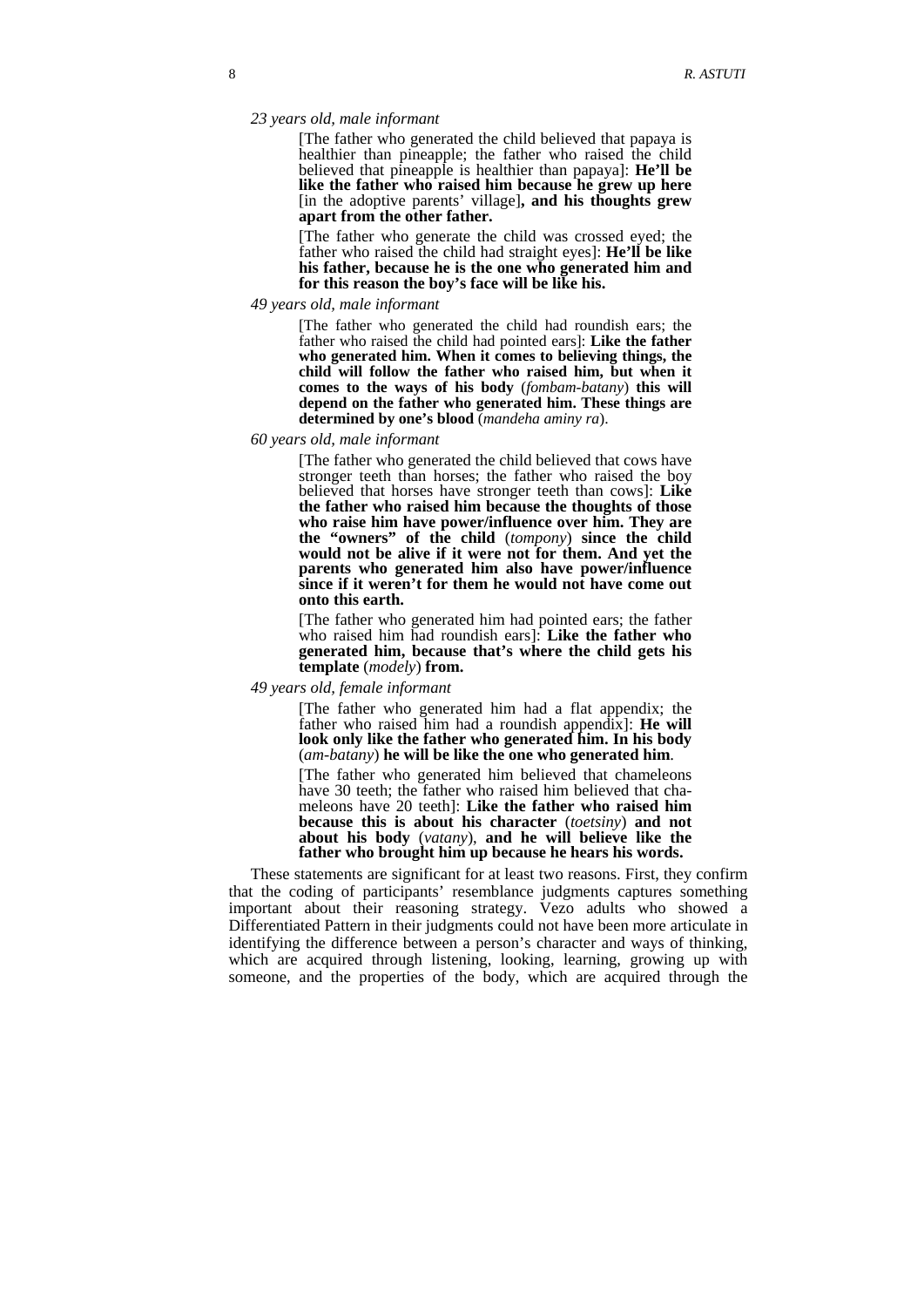"template" that is passed on through procreation. Second, the justifications demonstrate that the conceptual knowledge Vezo adults drew upon when answering the resemblance questions is readily available to their conscious scrutiny and verbal elaboration. They did not find it in any way difficult to put their causal reasoning into words (as one might imagine they would if, for example, they were asked to reflect on certain aspects of their spatial or linguistic knowledge). In many ways, the justifications reveal that Vezo adults found the task somewhat obvious, and the reasoning necessary to solve it positively transparent.

#### **WEAVING THE TWO ACCOUNTS TOGETHER: THE SIGNIFICANCE FOR ANTHROPOLOGISTS**

We are thus faced with an alarming discrepancy between the conclusion reached through the practice of interpretative ethnography and the conclusion reached by targeting Vezo adults' inferential reasoning. On one account, Vezo disallow the distinction between organism and social person, between biological inheritance and socially mediated learning; on the other account, Vezo use these distinctions productively to predict how individual properties get transmitted from parents to offspring.

Many anthropologists are simply going to dismiss the findings of the adoption task, because they see a suspicious similarity between the ontological commitments of the researcher and the ontological distinctions allegedly made by Vezo adults (see Ingold, 2004; McKinnon, 2002). On this view, the finding that Vezo differentiate between what is inborn and what is learnt, between birth and adoption, between bodily and mental properties is a misleading fabrication, the inevitable outcome of a naïve methodology coupled with theoretical preconceptions. This, however, is a spurious argument, for although the adoption task is undoubtedly *constructed* around the distinctions that it aims to reveal, it cannot *impose* them on the participants. If participants do not differentiate between birth and adoptive parents, between birth and nurture, between bodily and mental traits, they will proceed through the task blissfully unaware of the distinctions being probed, free to use a number of alternative, non-dualistic reasoning strategies (e.g., the child will resemble the adoptive parents on all traits because of its extreme malleability; the "true" parent is the one that generates, and the child will therefore resemble him on all traits; the "true" parent is the one that adopts, and the child will therefore resemble him on all traits; the child will have whichever trait seems truer or preferable, irrespective of whether it is the trait attributed to the birth or adoptive parent;  $etc.$ ).<sup>9</sup>

But what are we to make of the discovery that Vezo adults have constructed an understanding of biological inheritance and that they know why offspring resemble their birth parents in their physiognomy? Clearly, as far as the interpretive aim of anthropology is concerned, one is left with the task of explaining why, if Vezo adults know that human physiognomy is determined

 $\overline{a}$ 

<sup>&</sup>lt;sup>9</sup> That the adoption task does not have the magical power to impose dualistic categories onto a monistic mind is no vacuous speculation. As discussed in the next section, when used with young children, the adoption task has consistently failed to detect any differentiation between inherited and acquired properties, between birth and social parents, between "facts of biology" and "facts of sociality". In other words, the adoption task *is* a sensitive diagnostic tool: if participants are not "infected" by dualistic reasoning, they will *not* test positive.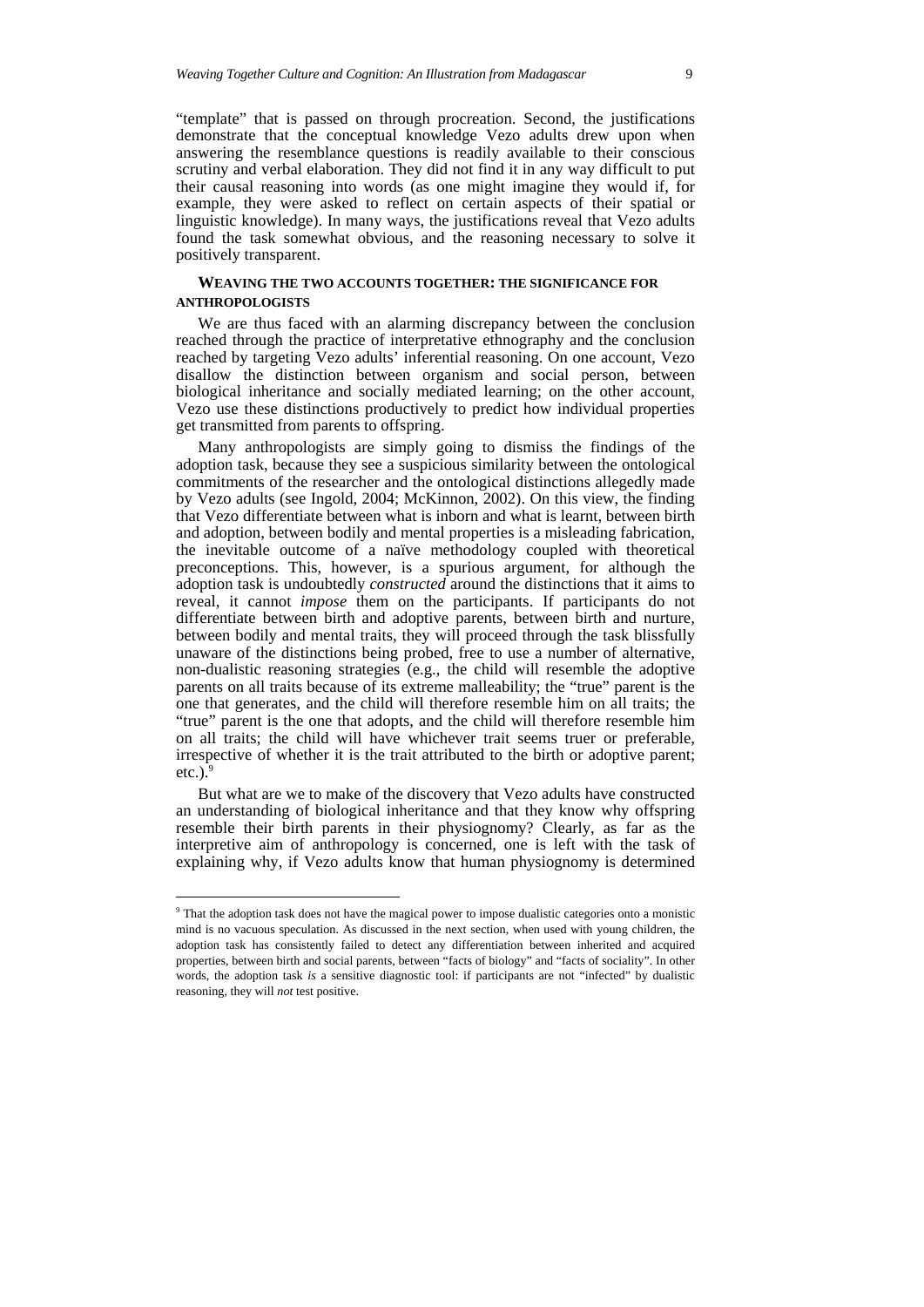by the "template" that babies inherit from the parents who generated them, they insist that their children resemble people other than their birth parents. In what follows I shall propose an explanation, and I will relate it to the findings of the adoption task.

Let me start from an observation that is probably familiar to most readers. When people in England say, as they do, that my son resembles his father and me (e.g., he has taken after his father in the shape of his mouth, and after me in the shape of his eyes), they establish our exclusive claims as his parents. We would find it odd if someone said, as Vezo people would, that my son resembles the yoga instructor I met weekly when I was pregnant. The reason we would find it odd is not simply that we do not believe that a baby's features can be affected by the mother's relationship with her yoga instructor (especially if she is a woman!); more profoundly, we would find it odd because we do not feel that a yoga instructor should have any claim over her pupil's baby.

By contrast, what Vezo people would find odd is the suggestion that birth parents have exclusive claims over their children, and remarks about the resemblance between children and the parents who have generated them would be interpreted as a way of suggesting just that. This is why, I suggest, Vezo people are not predisposed to see resemblance where its existence is an index of a unique and exclusive relationship between parents and their children. Instead, the many ways in which babies come to resemble people other than their birth parents work to dissolve that uniqueness and exclusivity, by socializing parenthood and extending the child's bodily connections well beyond those with its parents.

This way of (not) seeing resemblance is just one instance of a much wider strategy. As argued elsewhere (Astuti, 2000), the notion that children "belong" to more people than their birth parents (and that grandchildren and great grandchildren "belong" to more people than their grandparents and great grandparents) is central to Vezo kinship and to the realization of people's most valued aim in life: to reach old age surrounded by a vast number of descendants. While this objective is inherent to the Vezo undifferentiated system of kinship reckoning, which is inclusive rather than exclusive, people also actively pursue this end in their everyday practices. For example, although children tend to be raised by their birth parents, it is considered unforgivingly rude for such parents to assert their unique rights or duties over *their* children. By contrast, every effort is made to break down the boundaries that demarcate individual family units – for example, by encouraging children to eat from any of the kitchens of their numerous "parents" (e.g., mother's sisters, mother's brothers, father's sisters, father's brothers, and so on).<sup>11</sup> Although there is a

1

<sup>&</sup>lt;sup>10</sup> The only context when this is admissible is when ancestral matters are concerned, such as the decision to perform the ritual that establishes exclusive rights over one's children's dead bodies (see Astuti, 1995a for further details).

<sup>&</sup>lt;sup>11</sup> This behaviour is common throughout Madagascar (e.g., Bloch, 1971, p. 83) and it extends to children's sleeping arrangements. Bloch (personal communication) reports that during his fieldwork among the Merina in the highlands of Madagascar, a little boy got lost in the fields. However, since his parents assumed that he was staying with some other "parents", and it would have been considered rude for them to look for him, it took some time before the extended family realized that he was actually missing. See Bloch (1986) for a general discussion of the way Merina construe biological ties and how they overcome their divisiveness through ritual means.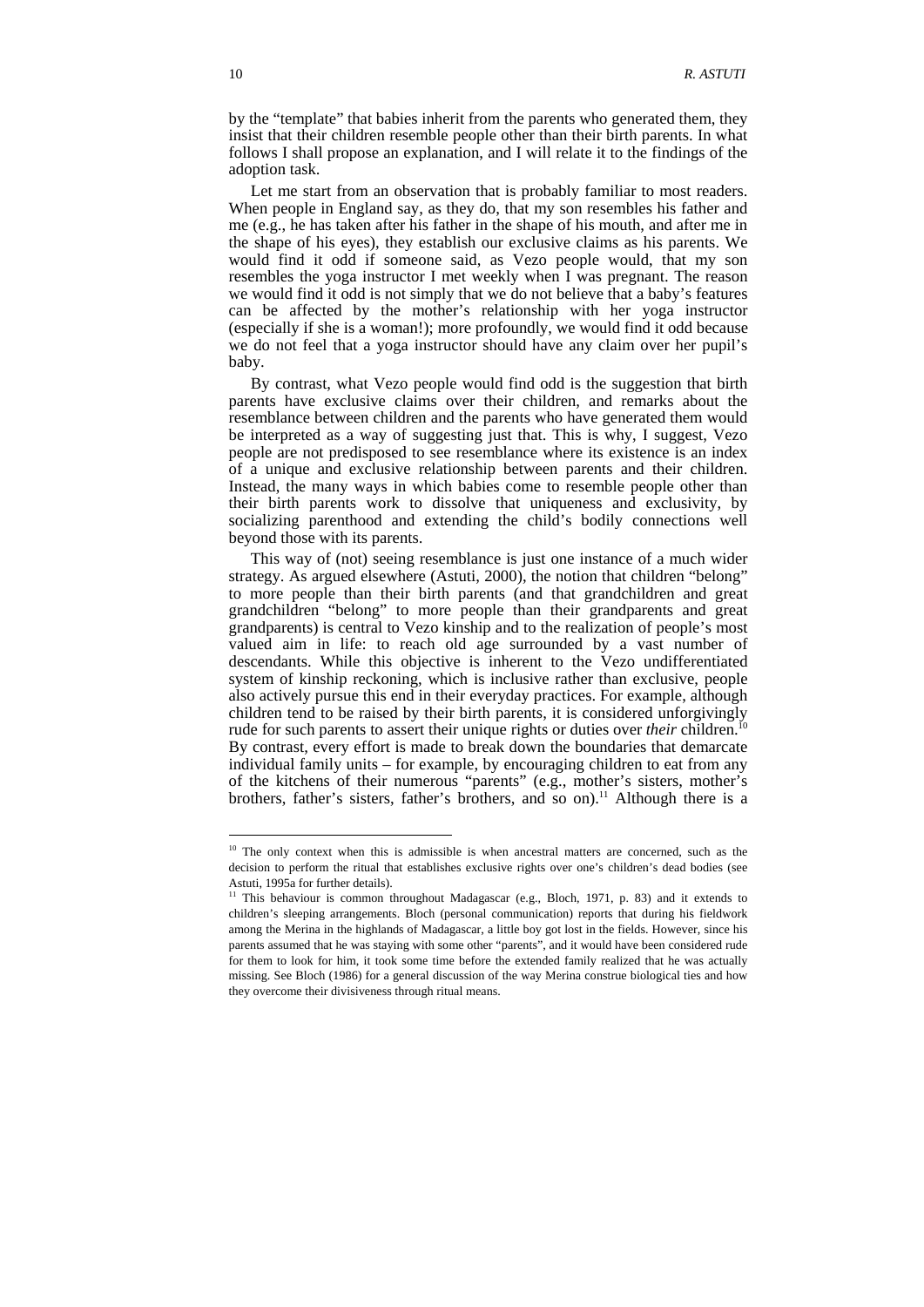well-understood practical advantage in sharing children in this way, an important effect of this practice is that it trains children and adults alike to disregard the distinctions between one's birth and other classificatory parents, between one's full and one's classificatory siblings. Exactly the same effect is achieved when people do *not* attend to the resemblance between babies and their birth parents and choose to see it elsewhere.

During one administration of the adoption task, one of the few participants who showed a Birth Parent Bias (that is, he judged that the adopted child would resemble the birth parent on all properties) offered a striking justification for one of his judgements. He said that the adopted child would have pointed ears like his birth father because "in the case of human beings there must be a sign, a proof, that your child is *yours*" (*olom-belo tsy maintsy misy famantara io anakinao*). The results of the adoption task have revealed that the majority of Vezo adults are aware that children bear such signs; encouraging children to eat and sleep in many different houses and asserting that babies' physiognomy is shaped by the actions of people other than the parents who generate them are some of the practices through which the majority of Vezo adults strive to erase these signs as best as they can.

If so, it stands to reason that anthropologists cannot begin to understand the motivation behind these practices – to create a community in which children are generated, nurtured and moulded by a much larger network of relations than the ones demarcated by their birth parents – if they were to assume that Vezo ontology is blind to the difference that these ways of eating, sleeping and seeing are meant to mitigate. Although at first ethnographic sight it might seem that Vezo kinship transcends the distinctions between the "facts of biology" and the "facts of sociality", between physical and social identities, between organism and person, the claim that Vezo ontology is monistic is not only factually wrong; paradoxically, in making such a claim, anthropologists risk ignoring the meaning, moral valence, and psychological force of what Vezo adults tell them about their babies.

#### **WEAVING THE TWO ACCOUNTS TOGETHER: THE SIGNIFICANCE FOR PSYCHOLOGISTS**

Our psychologist's original motivation for joining force with an anthropologist was to test the hypothesis that conceptual development in the domain of folkbiology might be guided by innate constraints. In so far as it revealed a significant degree of convergence in the concepts of birth parentage and biological inheritance across radically different cultural contexts, the evidence provided by the study with Vezo adults is consistent with this hypothesis. Nonetheless, cross-cultural convergence in adult conceptual representations does not constitute sufficient evidence that conceptual development is innately constrained. This is because, as discussed at greater length elsewhere (Astuti and al., 2004), cross-cultural convergence in adults' representations can result from a process of unconstrained learning if the world provides consistent and stable data in favour of those representations. In addition to cross-cultural convergence in adult representations what is needed, therefore, is evidence that the relevant representations emerge early in development and that their emergence is impervious to the widely different cultural, social and educational environments in which children grow up. From this perspective, the collaboration with the anthropologist not only offers the opportunity to test for the universality of certain habits of the adult mind, but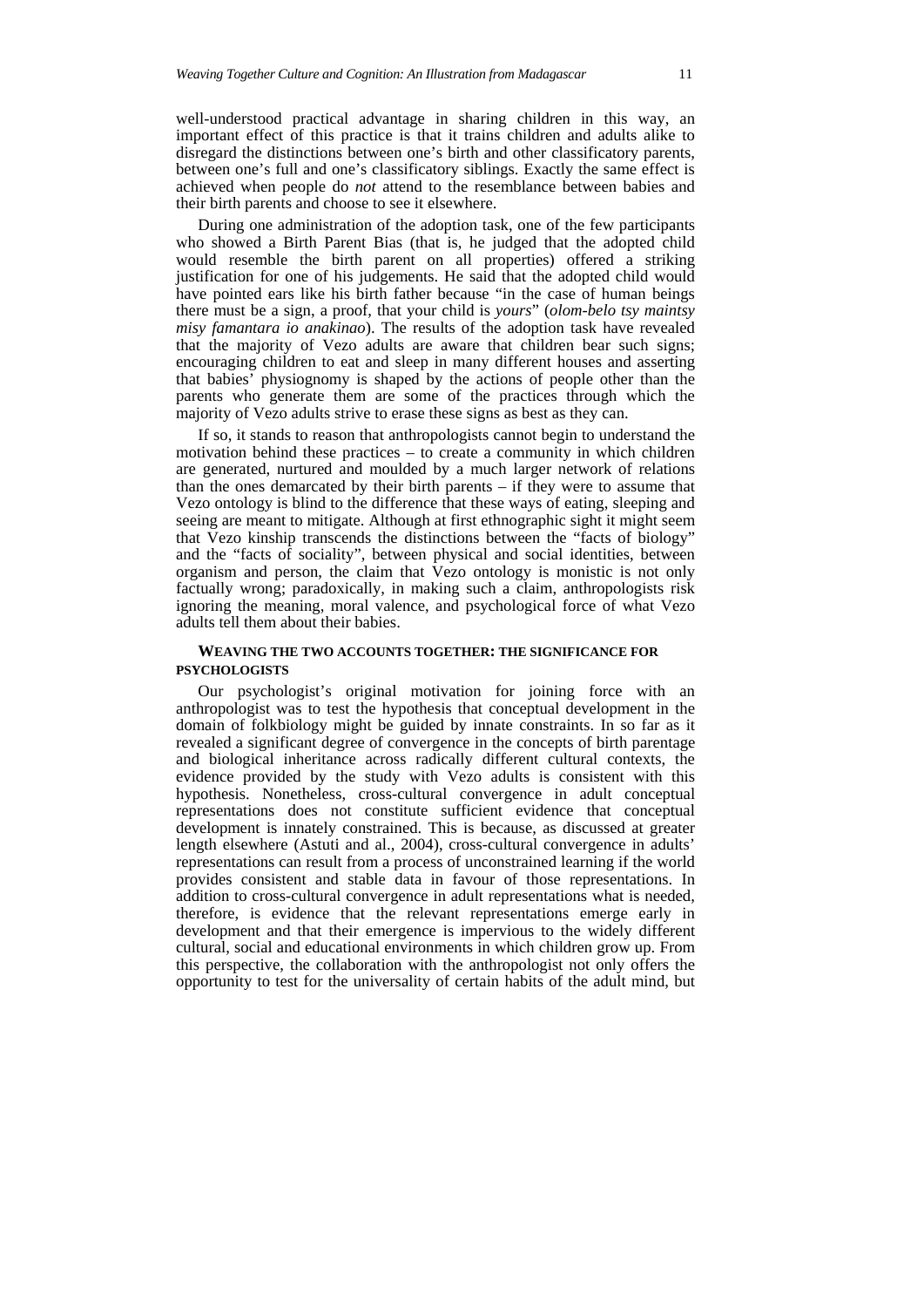also to explore whether the manner of constructing such habits is culturally inflected.

As mentioned earlier, the adoption task was originally designed for use with North American children. Likewise, the version of the task used to interview Vezo adults was presented to Vezo children, aged 6 to 13, and to Vezo adolescents, aged 14 to 20. The results indicate that before their mid-teens Vezo children understand neither that the biological process of reproduction is implicated in the transmission of bodily properties from parents to their offspring, nor that the processes of learning, practice and imitation are implicated in the transmission of beliefs.12 In other words, 6- to 13-year olds have yet to construct the understanding of biological inheritance that is found among their parents and elders, and which emerges only from around age 14.

Vezo children's overall performance on the adoption task converges with that of children who have been tested in North America and Europe (Giménez & Harris, 2002; Solomon, 2002; Solomon and al., 1996; Springer, 1996; Springer & Keil, 1989; Weissman & Kalish, 1999; Williams & Affleck, 1999), in India (Mahalingham, 1998) and in another part of rural Madagascar (Bloch and al., 2001) in showing that an understanding of biological inheritance takes a considerable time to develop. Nonetheless, the length of time it takes varies considerably in these different contexts. Thus, while children in rural Madagascar begin to show a Differentiated Pattern at around age 14, urban Tamil children in India do so at around age 12, and middle-class children in North America at around age 6 or 7. There are likely to be several interconnected reasons for why, for example, Vezo children take so much longer than North American or European counterparts to construct the concept of biological inheritance. These range from Vezo children's very limited access to schooling to Vezo parents' culturally specific pedagogical expectations and practices (see Astuti and al., 2004 for details); but foremost among them is probably the fact that the testimony Vezo children receive from their parents and elders is precisely aimed at conflating the distinction between the biological mechanism of reproduction and the social mechanism of nurture (as when Vezo adults assert that a baby's physical features depend on what kind of people her mother befriended or disliked when she was pregnant, see above). Taken together, these findings and ethnographic observations indicate that the pace with which children construct the concepts of birth parentage and biological inheritance is sensitive to the cultural, social and educational environments in which they grow up. Furthermore, there is suggestive evidence that the steps taken by Vezo children as they construct these concepts are also context-dependent.

Specifically, the analysis of the judgments made on the adoption task by the group of adolescents and young adults, aged 14 to 20, reveals that those among them who are still in transition from the children's undifferentiated to the adults' differentiated pattern of reasoning<sup>13</sup> have nonetheless made a first significant realization: that a person's skills (such things as knowing how to

<u>.</u>

<sup>&</sup>lt;sup>12</sup> Only 13 percent of the children showed a Differentiated Pattern. Of the remaining participants in this age group, 30 percent showed a Birth Parent Bias, 18 percent an Adoptive Parent Bias, and 40 percent a Mixed Pattern. On average, they judged that the adopted boy would resemble his birth parent 58 percent of time on bodily traits, 49 percent of the time on beliefs, and 50 percent of the time on skills. See Astuti and al., 2004 for more details.

<sup>&</sup>lt;sup>13</sup> Namely, the 34 percent of adolescents who showed a Mixed Pattern of judgments.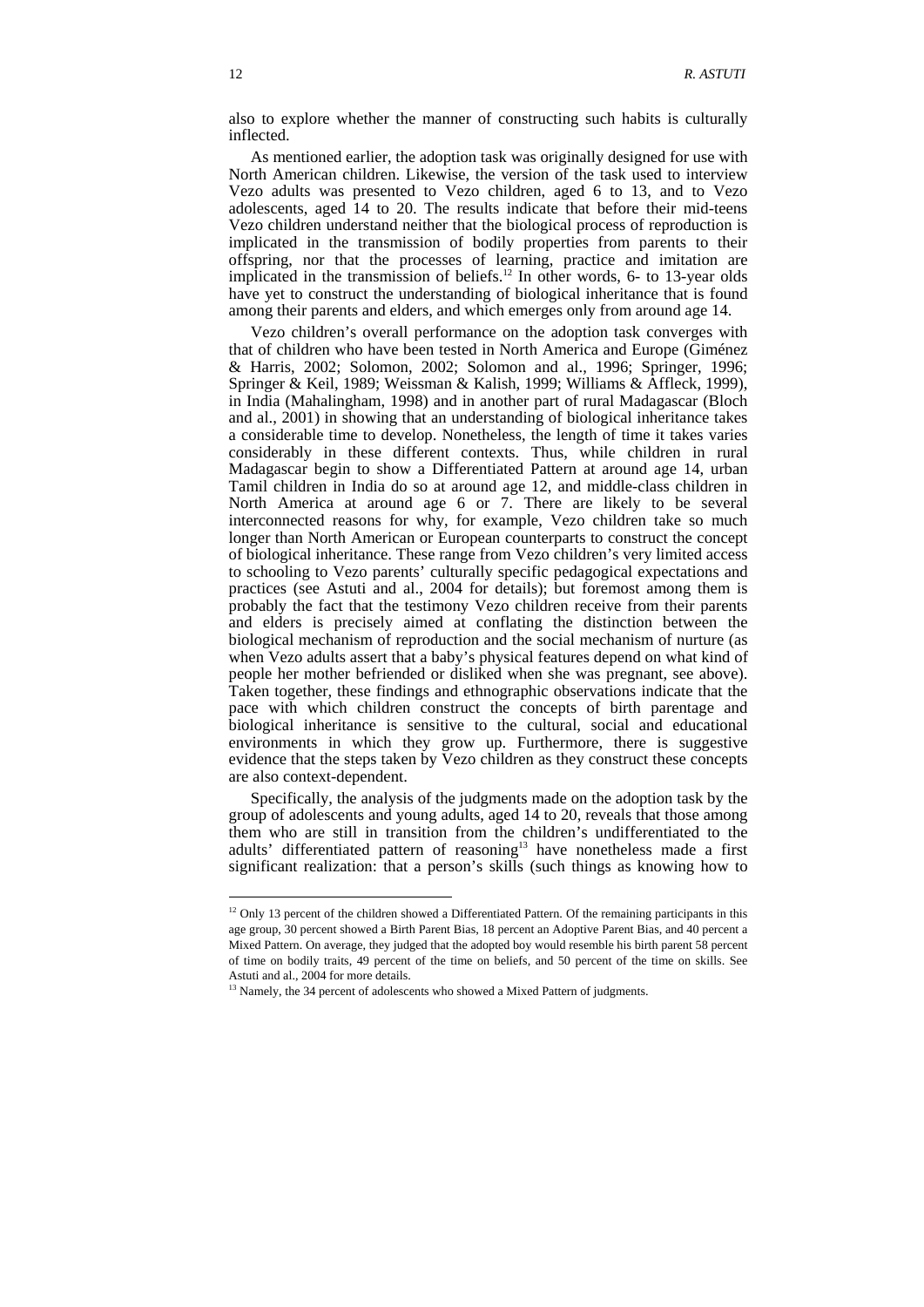make ropes or how to whistle) are learnt, rather than inherited.<sup>14</sup> Thus, even if they fail to differentiate between bodily properties and beliefs,<sup>15</sup> and even if their judgments for bodily properties indicate that they are still somewhat unsure as to what mechanism is responsible for the physical resemblance between parents and their offspring,<sup>16</sup> these adolescents reliably differentiate between bodily properties and skills (see Astuti and al., 2004 for further details). This complex pattern of results suggests that the crucial differentiation between properties of the person that are passed on through biological processes causally connected with birth and procreation and properties of the person that are passed on through social processes of learning and imitation is built upon and is driven by the understanding of how skills are acquired.

An anthropologist familiar with the cultural environment in which these conceptual developments unfold will not be surprised by the fact that even those adolescents who have yet to fully differentiate the mechanisms that determine a person's individual properties have made significant headway in their understanding of how skills are acquired and transmitted. Not only adolescents are in the midst of learning skills that are necessary for their livelihood, which they are increasingly responsible for providing themselves; by learning these skills – fishing, sailing, selling fish, etc. – these young men and women are also making themselves Vezo. Adults are adamant that young children, despite the fact that they have Vezo parents and are of Vezo descent, are not Vezo yet. This is because they are still unable to master the skills that, according to the adult theory of social group identity (Astuti, 1995a, 1995b), make people Vezo. This particular way of construing group identity is routinely made available and relevant to children. Thus, whenever a child demonstrates that she has learnt a new skill – for example, swimming or catching a fish – she will be praised that she is becoming Vezo; by contrast, whenever a child fails to perform like a Vezo – for example, if she struggles to eat a bony fish – she will be teased that she is Masikoro (the name of the Vezo's agriculturalist neighbours). Given the heavily weighted testimony they hear about how, by learning certain skills, one becomes or fails to become Vezo, we can understand why Vezo adolescents should pay particular attention to the ways in which skills are transmitted and acquired, and why the notion that skills are learnt through practice and habituation is the first one they come to master and subsequently recruit in theory building.

The existing evidence therefore suggests that the emphasis on the acquisition of skills as the constituent of group identity might guide Vezo children's conceptual development in culturally specific ways. Of course, to validate this hypothesis we would need comparative data from distinctively different cultural contexts, for example from societies where the inheritance of a certain kind of blood or of a certain kind of bones is taken to mediate people's affiliation to specific descent or ethnic groups. The prediction would be that in such contexts children would come to realize the significance of birth origins in the transmission of bodily traits before they understand the role of learning and habituation in the acquisition of skills.

 $\overline{a}$ 

<sup>&</sup>lt;sup>14</sup> Their mean percentage of birth judgments for skills (25) was no different from that of adults (24).<br><sup>15</sup> Their mean percentage of birth judgments for beliefs (58) was no different from chance.<br><sup>16</sup> Their mean percent

was significantly different from the percentage of birth judgments (94) given by those adolescents who showed a Differentiated Pattern.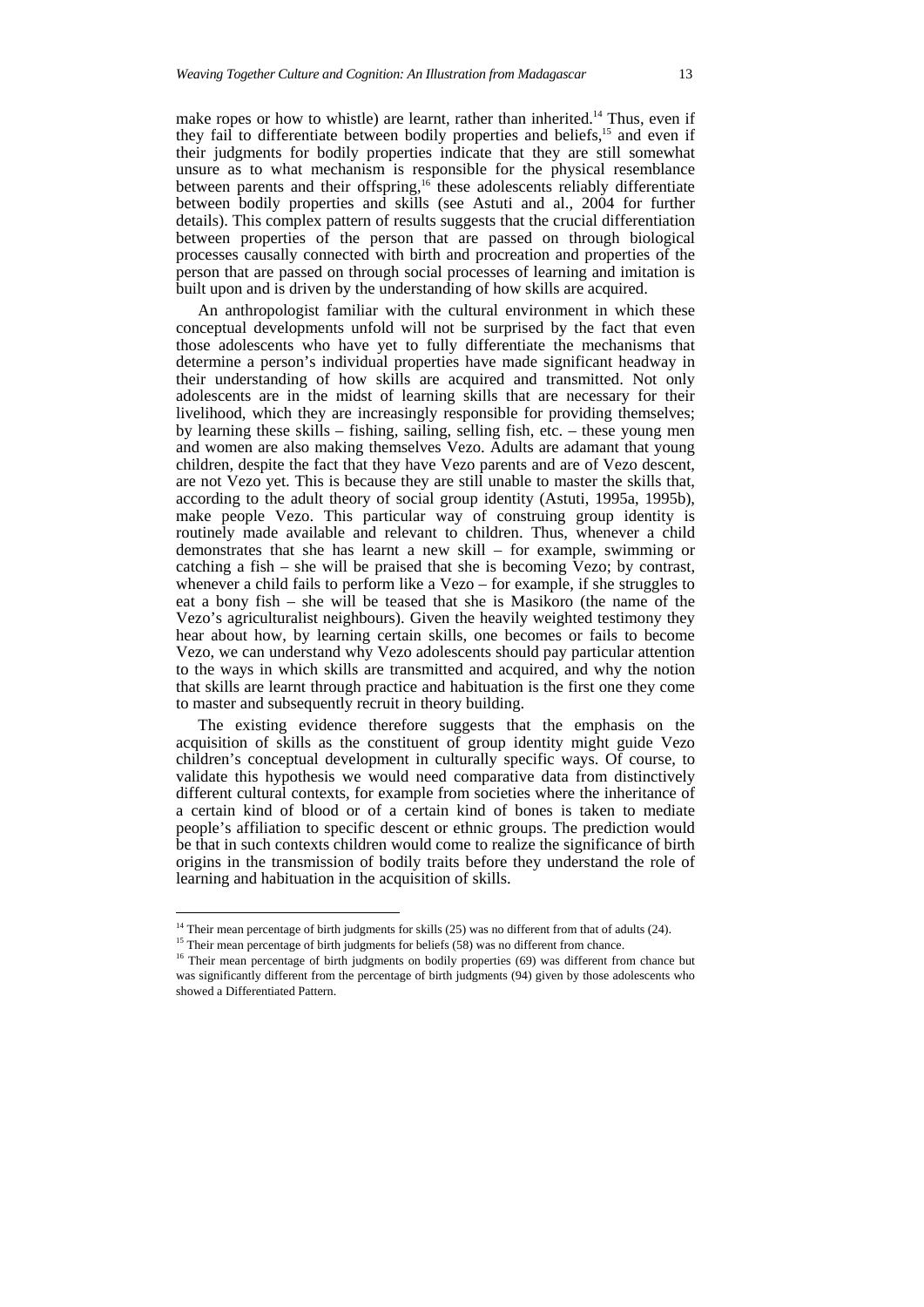To recap: the findings of the study among Vezo children, adolescents and adults indicate that the construction of the concepts of birth parentage and biological inheritance takes a considerable time; when placed in a comparative perspective, the findings also indicate that the pace of development is sensitive to the cultural, social and educational environments in which children happen to grow up; when analyzed against the backdrop of the Vezo theory of group identity, they suggest that the specific steps taken by Vezo children as they construct these concepts might also be context-dependent.

Taken together, these results challenge the hypothesis that concepts such as biological inheritance and birth parentage are part of children's innate conceptual repertoire, and suggest instead that these concepts emerge after a prolonged constructive process, whose pace and trajectory are sensitive to the culturally specific conditions in which development unfolds. Nonetheless, despite their significance, these conditions only affect the pace and trajectory of conceptual development, not its overall end-point.

#### **CONCLUSION**

1

This paper has pitted the anthropological study of cultural representations, assumed by most anthropologists to be historically specific and unconstrained in their variability, against the psychological study of innate representational constraints, assumed by some psychologists to guide conceptual development towards cross-cultural convergence in core domains of knowledge. More specifically, this paper has pitted the ethnographic account of how Vezo adults in Madagascar describe the processes by which babies come to resemble people other than their birth parents against the claim that the development of concepts of birth parentage and biological inheritance is guided by innate constraints. Once woven together, the two accounts raise issues of theoretical import for both the anthropological study of culture and the psychological study of cognition and cognitive development.

On the one hand – the anthropological hand—the discovery that Vezo adults know that their babies get their physiognomy from their birth parents, but choose to state otherwise, raises the question of what kind of knowledge is accessed by ethnographic methods. Clearly, Vezo adults are much more interested in articulating the knowledge that helps them create the kind of moral world in which children are generated, nurtured and moulded by a large network of relations, than they are in discussing their understanding of the mechanism of biological inheritance. As ethnographers, we are unlikely to find evidence of the latter, while we are likely to be seduced by the radical ontological incommensurability implied by the former. And yet, the collaboration with cognitive psychologists and the deployment of a simple experimental tool that targets people's inferential reasoning rather than engaging them in a moral discourse, has revealed that in fact Vezo adults take for granted the constraints imposed on human relations by the biological facts of reproduction. As ethnographers, we witness their efforts to transcend these constraints,17 and we should strive to represent them for what they are: efforts to work against the ties of biological kinship, to attenuate the difference between birth and nurture, to erase the "signs" that only birth parents can leave on their children.

<sup>&</sup>lt;sup>17</sup> See Firth, 1963: 190-93 for a similar point regarding the Tikopia practice of "the adhering child".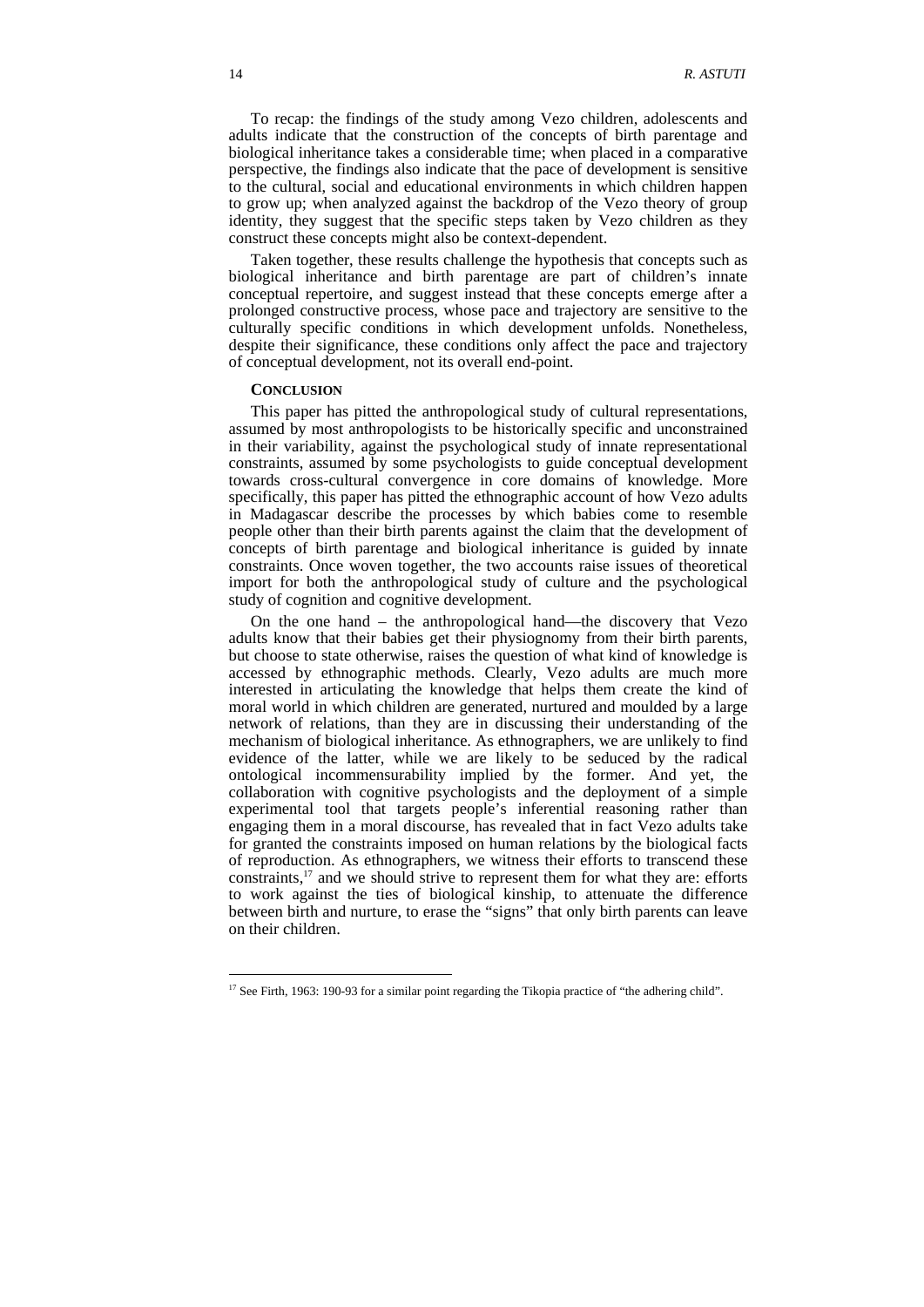On the other hand – the psychological hand – the discovery that conceptual development in the domain of folkbiology is highly sensitive to the cultural and educational environment in which children grow up, even when its outcome is cross-culturally convergent, raises the question of what kind of comparative evidence psychologists should be seeking and what kind of theory they should be articulating to do justice to the fact that the cultural context in which conceptual development unfolds is unlikely to ever be just an independent variable.

Having discovered that Vezo adults understand the process of biological inheritance, psychologists might be tempted to treat the local notion that babies do not resemble their birth parents as inessential cultural fluff that can be disregarded in the study of Vezo cognition. This, however, would be a serious mistake, not just because the Vezo notion is imbued with moral value and clearly matters to the people concerned, but also because it is the outcome of a fundamental characteristic of human cognition – what Sperber calls our metarepresentational ability (e.g., Sperber 1994, 1997). It is this ability that allows Vezo adults to do more than represent the world as it is known to them.

#### **REFERENCES**

- Astuti, R. (1993). Food for Pregnancy: Procreation, Marriage and Images of Gender Among the Vezo of Western Madagascar. *Social Anthropology: The Journal of the European Association of Social Anthropologists, 1*, pp. 277-90.
- Astuti, R. (1995a). *People of the Sea: Identity and Descent Among the Vezo of Madagascar*. Cambridge, England: Cambridge University Press.
- Astuti, R. (1995b). "The Vezo are not a Kind of People": Identity, Difference, and "Ethnicity" Among a Fishing People of Western Madagascar. *American Ethnologist, 22*, pp. 464-482.
- Astuti, R. (2000). Kindreds, Cognatic and Unilineal Descent: A View from Madagascar. In J. Carsten (Ed.), *Cultures of relatedness*. Cambridge, England: Cambridge University Press, pp. 90-103.
- Astuti, R., Solomon, G. E. A., & Carey, S. (2004). *Constraints on Conceptual Development: A Case Study of the Acquisition of Folkbiological and Folksociological Knowledge in Madagascar*. Monographs of the Society for Research in Child Development, n°.277, vol. 69, n°.3.
- Astuti, R., Solomon, G. E. A., & Carey, S. (in preparation). *On Combining Psychological and Anthropological Methods Among the Vezo of Madagascar*. Manuscript in preparation.
- Atran, S. (1998). Folkbiology and the Anthropology of Science: Cognitive Universals and Cultural Particulars. *Behavioral and Brain Sciences, 21*, pp. 547-609.
- Atran, S., Estin, P., Coley, J., & Medin, D. L. (1997) Generic Species and Basic Levels: Essence and Appearance in Folkbiology. *Journal of Ethnobiology, 17*, pp. 22-45.
- Barrett, J. L. (1998). Theological Correctness: Cognitive Constraint and the Study of Religion. *Method and Theory in the Study of Religion, 11*, pp. 325-339.
- Bloch, M.E.F. (1971). *Placing the Dead: Tombs, Ancestral Villages and Kinship Organization in Madagascar*. London: Seminar Press.
- Bloch, M.E.F. (1986). *From Blessing to Violence: History and Ideology in the Circumcision Ritual of the Merina of Madagascar*. Cambridge: Cambridge University Press.
- Bloch, M. E. F. (1993). Zafimaniry Birth and Kinship Theory. *Social Anthropology. The Journal of the European Association of Social Anthropologists, 1*, pp. 119-32.
- Bloch, M. E. F. (1998). *How we Think they Think: Anthropological Approaches to Cognition, Memory and Literacy*. Boulder, CO: Westview Press.
- Bloch, M. E. F., Solomon, G. E. A., & Carey, S. (2001). An Understanding of What is Passed on from Parents to Children: A Cross-cultural Investigation. *Journal of Cognition and Culture, 1*, pp. 43–68.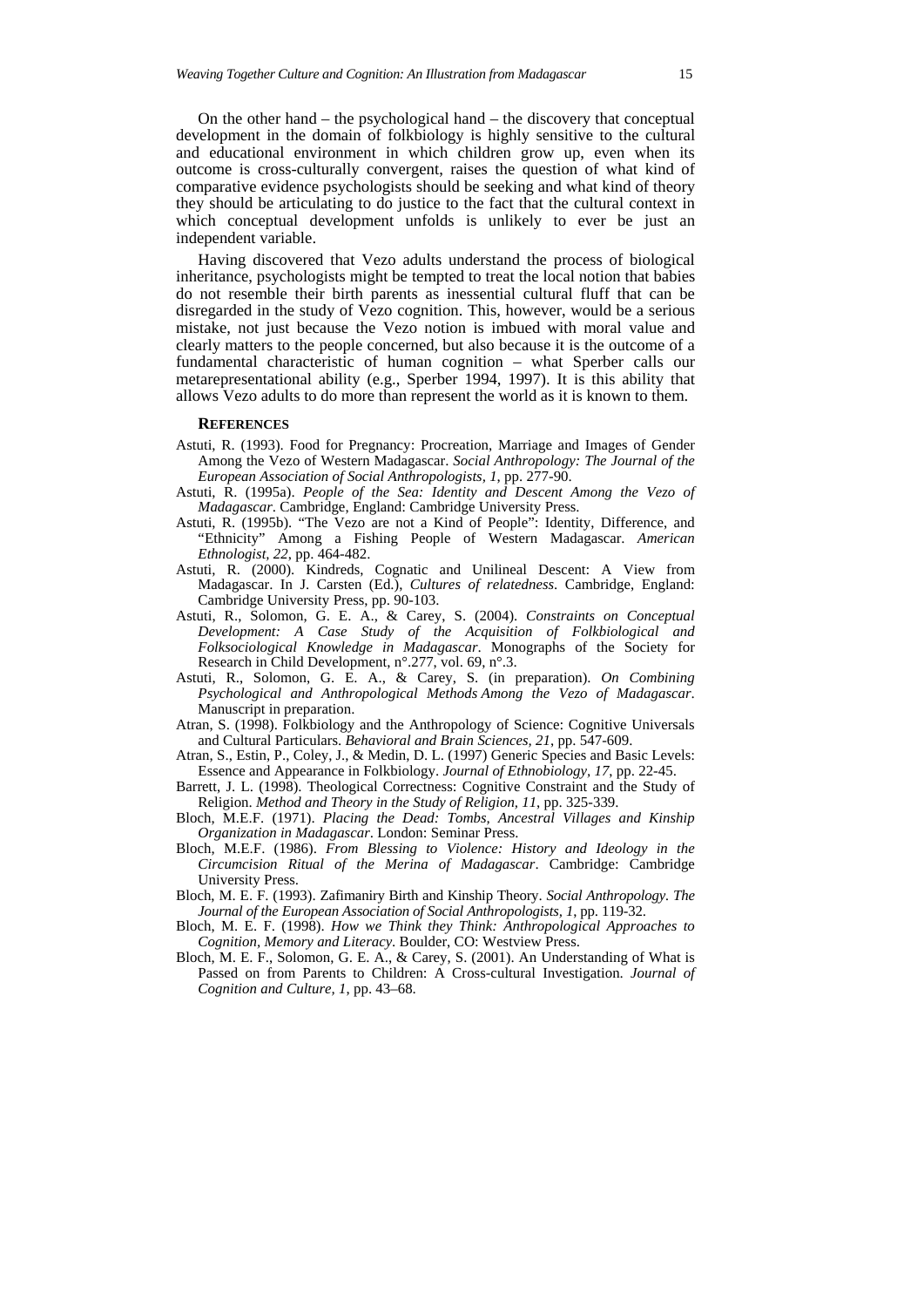- Boyer, P. (1994). *The Naturalness of Religious Ideas: A Cognitive Theory of Religion*. Los Angeles: University of California Press.
- Carsten, J. (1991). Children in Between: Fostering and the Process of Kinship on Pulau Langkawi, Malaysia. *Man (ns), 26*, pp. 425-443.
- Carsten, J. (2000). Introduction. Cultures of Relatedness. In J. Cartsen (Ed.), *Cultures of Relatedness: New Approaches to the Study of Kinship*. Cambridge, England: Cambridge University Press, pp. 1-36.
- Cole, M. (1996). *Cultural Psychology: A Once and Future Discipline*. Cambridge, MA & London: Harvard University Press.
- Coley, J. (2000). On the Importance of Comparative Research: The Case of Folkbiology. *Child Development, 71*, pp. 82-90. .
- Diesendruck, G. (2001). Essentialism in Brazilian Children's Extension of Animal Names. *Developmental Psychology, 37*, pp. 49-60.
- Firth, R. 1963 [1936]. *We, the Tikopia: A Sociological Study of Kinship in Primitive Polynesia*. Abridged by the author. Boston: Beacon Press.
- Giménez, M. and Harris, P. L. (2002). Understanding Constraints on Inheritance: Evidence for Biological Thinking in Early Childhood. *British Journal of Developmental Psychology, 20,* pp. 307-324.

Hutchins, E. (1995). *Cognition in the Wild*. Cambridge, MA & London: MIT Press.

- Ingold, T. (1991). Becoming Persons: Consciousness and Sociality in Human Evolution. *Cultural Dynamics, 4*, pp. 355-78.
- Ingold, T. (2004). *Conceptual Development in Madagascar: A Critical Comment*. Monographs of the Society for Research in Child Development, n°.277, vol. 69, no.3, pp. 136-144.
- Lopez, A., Atran, S., Coley, J., Medin, D., & Smith, E. (1997). The Tree of Life: Universal of Folk-biological Taxonomies and Inductions. *Cognitive Psychology, 32*, pp. 251-295.
- Mahalingam, R. (1998). *Essentialism, Power, and Representation of Caste: A Developmental Study*. Unpublished doctoral dissertation, University of Pittsburgh.
- McKinnon, S. (2002). Comments for the Panel Entitled "The Genealogical Method Reconsidered". Paper presented at the *101st Annual Meeting of the American Anthropological Association*, New Orleans, LA.
- Medin, D. L., & Atran, S. (2004). The Native Mind: Biological Categorization, Reasoning and Decision Making in Development Across Cultures. *Psychological review, 111 (4)*, pp. 960-983.
- Medin, D. L., Ross, N. O. & Cox, D. G. (2006) *Culture and Resource Conflict: Why Meanings Matter*. New York: Russell Sage Foundation.
- Schneider, D. (1965). Kinship and Biology. In A. J. Coale, L. A. Fallers, M. J. Levy, D. Schneider & S. S. Tomkins, *Aspects of the Analysis of Family Structure*. Princeton, NJ: Princeton University Press, pp. 83-101.
- Schneider, D. (1984). *A Critique of the Study of Kinship*. Ann Arbor, MI: University of Michigan Press.
- Shore, B. (1996). *Culture in Mind: Cognition, Culture and the Problem of Meaning*. New York & Oxford: Oxford University Press.
- Shweder, R. A., Goodnow, J., Hatano, G., LeVine, R. A., Markus, H., & Miller, P. (1998). The Cultural Psychology of Development: One Mind, Many Mentalities. In W. Damon, D. Kuhn, & R. S. Siegler (Eds.), *Handbook of Child Psychology, Vol. 2: Cognition, Perception, and Language (Fifth Edition)*. New York: Wiley, pp. 865-937.
- Solomon, G. E. A. (2002). Birth, Kind, and Naïve Biology. *Developmental Science, 5*, pp. 213–218.
- Solomon, G. E. A., Johnson, S. C., Zaitchik, D., & Carey, S. (1996). Like Father, Like Son: Children's Understanding of How and Why Offspring Resemble their Parents. *Child Development, 67*, pp. 151-171.
- Sperber D. (1994). The Modularity of Thought and the Epidemiology of Representations. In L. A. Hirschfeld & S. Gelman (Eds.), *Mapping the Mind.*